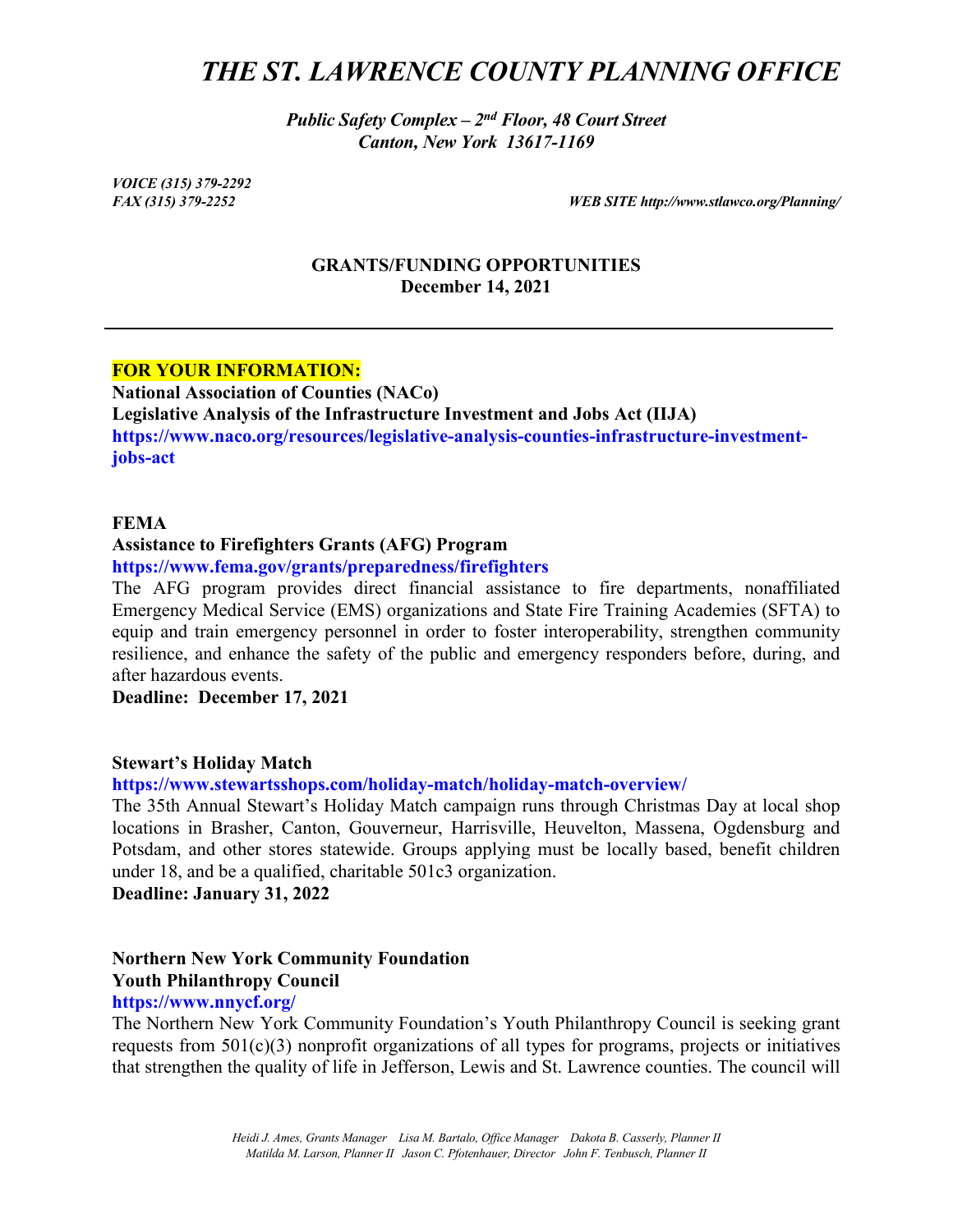evaluate each proposal for up to \$20,000 in available grant funding. The application can be completed online through the foundation's Grant Lifecycle Manager portal at [nnycf.org/grants.](http://nnycf.org/grants) Organizations wishing to learn more about the available grant funding may contact Kraig Everard, Director of Stewardship and Programs, at [kraig@nnycf.org](mailto:kraig@nnycf.org) or 315-782-7110. **Deadline: Extended to January 14, 2022**

#### **NYS Department of Ag & Markets**

### **2021-2022 NYS Companion Animal Capital Projects Fund**

### **https://grantsgateway.ny.gov/**

The New York State Department of Agriculture and Markets (the "Department") invites eligible municipal and incorporated not-for-profit pounds, shelters and humane societies to submit proposals for funding consideration from the Companion Animal Capital Projects Fund. Grant funds are available for the costs of capital projects, including construction, renovation, rehabilitation, installation, acquisition or expansion of buildings, equipment or facilities necessary for the secure containment, health, and adequate care of sheltered dogs and cats. **Deadline: January 25, 2022**

### **U.S. Department of Agriculture – Forest Service 2022 Wood Innovations Funding Opportunity**

**<https://www.grants.gov/web/grants/search-grants.html>**

### **Search for Funding Opportunity Number: USDA-FS-WOOD-INNOVATIONS-2022**

The USDA Forest Service is announcing up to \$8 million in funding to support projects that will substantially expand and accelerate wood products and wood energy markets throughout the United States to support forest management needs on National Forest System and other forest lands. Eligible applicants are for-profit entities; state, local, and tribal governments; school districts; community, not-for-profit organizations; institutions of higher education; and special purpose districts (e.g., public utilities districts, fire districts, conservation districts, and ports). **Deadline: January 19, 2022**

### **U.S. Department of Agriculture – Forest Service**

### **2022 Community Wood Energy and Wood Innovation Funding Opportunity <https://www.grants.gov/web/grants/search-grants.html>**

### **Search for Funding Opportunity Number: [USDA-FS-COMMUNITY-WOOD-2022](javascript:viewOppDetails(335463,true))**

The USDA Forest Service is announcing up to \$5 million in funding to install a thermally led community wood energy system or build an innovative wood product facility. The grants awarded under this announcement are intended to support forest health and stimulate local economies by expanding renewable wood energy use and innovative wood products manufacturing capacity. Eligible applicants are non-profits; local, state, and tribal governments; businesses, companies, corporations (for profit); institutions of higher education; and special purpose districts (public utility districts, fire districts, conservation districts, school districts, and ports.)

#### **Deadline: January 19, 2022**